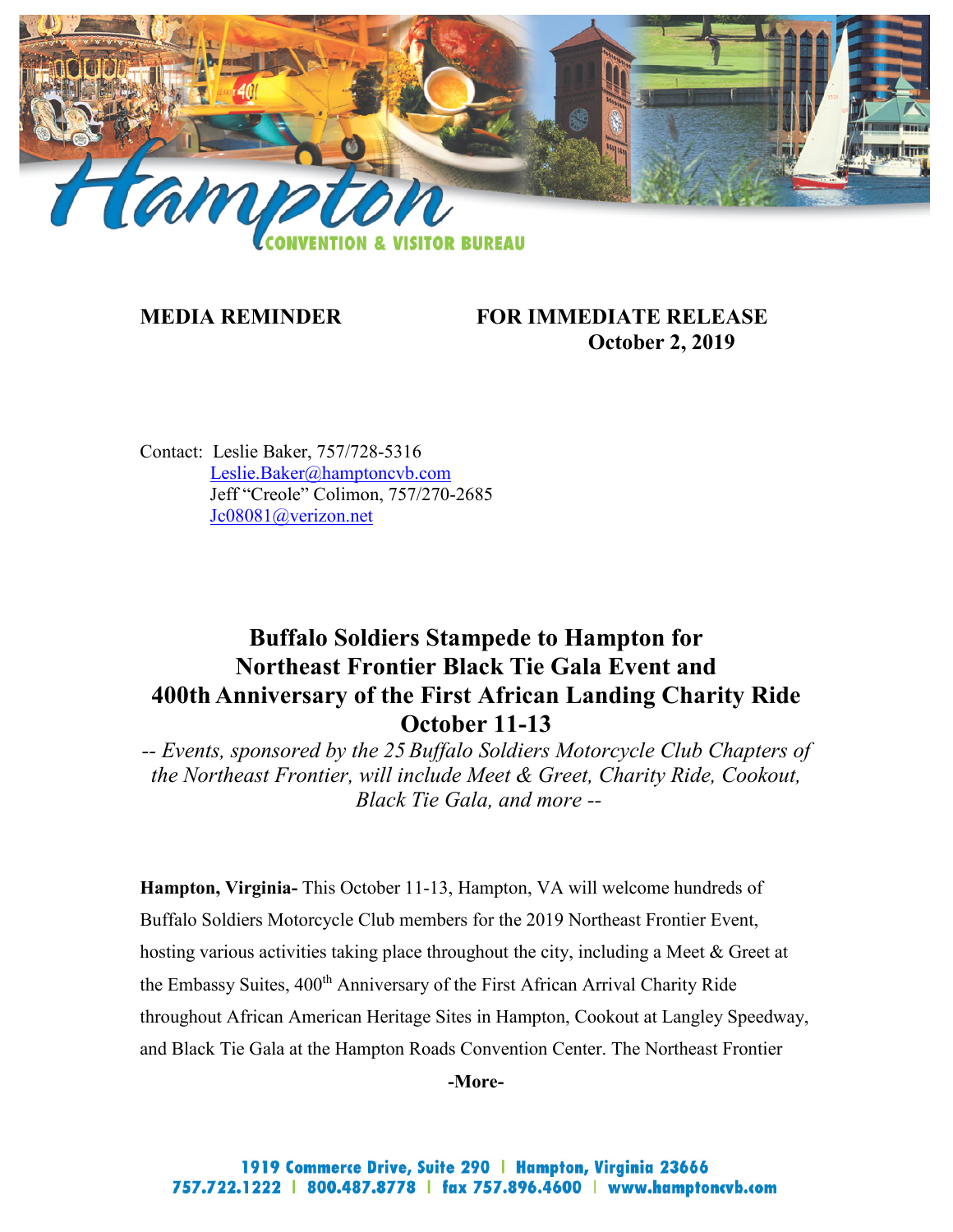encompasses 25 chapters of the Buffalo Soldiers,

Proceeds from the weekend will benefit multiple charities and projects, including Foodbank of the Virginia Peninsula, Foodbank of Southeastern Virginia, and The West Point Buffalo Soldier Monument Project, to transform West Point's current "memorial rock" into a monument that raises further visibility of the Buffalo Soldiers.

"While promoting a positive image of African American motorcyclists across the country we seek to preserve the legacy of the Buffalo Soldiers and the many other positive contributions made by great African Americans in service to our country," said 2019 Northeast Frontier Event Jeff "Creole" Colimon.

The agenda commences Friday, October 11 at 5:00 p.m. with a Meet & Greet at the Embassy Suites Hampton Roads Convention Center, followed by a 400<sup>th</sup> Anniversary of the First African Arrival Charity Ride at 11:00 a.m. on Saturday, October 12. The weekend will conclude with Black Tie Gala at 7:00 p.m. at the Hampton Roads Convention Center on Saturday evening. Other highlights include a Cook-out at Langley Speedway beginning at 1:00 p.m. on Saturday. The cost to register to participate in the Black Tie Gala and Charity Ride is \$85. For information about the weekend, please visit [Buffalo Soldier NEF Event.](https://www.northeastfrontierbstmc.com/ne-frontier-gala-event-2019/)

# **2019 Northeast Frontier Buffalo Soldiers Event Schedule**

#### **October 11**

5:00 p.m. Meet & Greet at the Embassy Suites Hampton Roads Convention **Center** 

**-More-**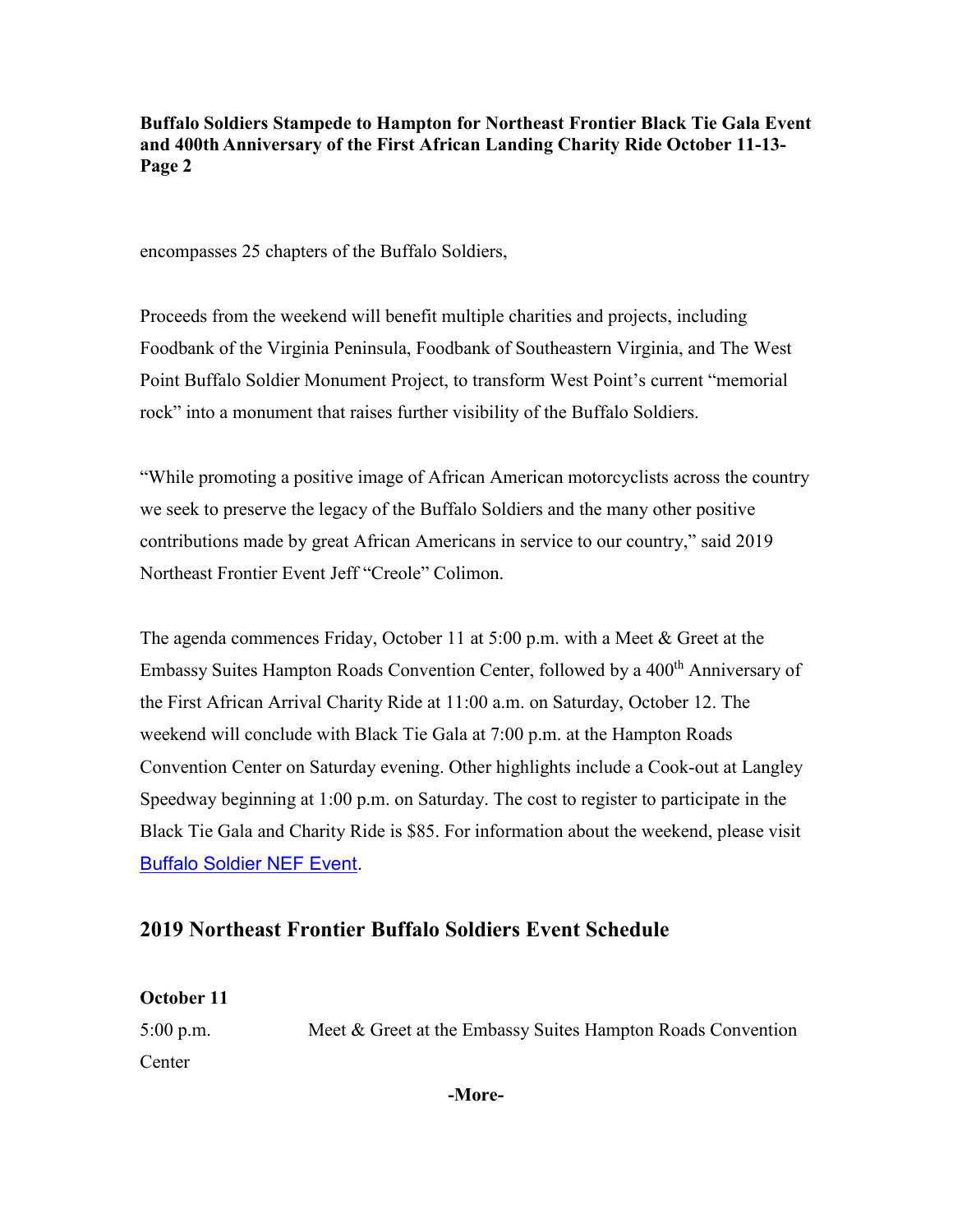### **October 12**

| $11:00$ a.m. | 400 <sup>th</sup> Anniversary of the First African Arrival Charity Ride<br>(covering African American Heritage Sites in Hampton) |  |
|--------------|----------------------------------------------------------------------------------------------------------------------------------|--|
|              |                                                                                                                                  |  |
| $1:00$ p.m.  | Cook-out at Langley Speedway                                                                                                     |  |
| $1:00$ p.m.  | Awards Presentation at Langley Speedway                                                                                          |  |
| $7:00$ p.m.  | Black Tie Gala at the Hampton Roads Convention Center                                                                            |  |

# **COST**

| Charity Ride (Bike)             | \$20 |
|---------------------------------|------|
| <b>Charity Ride (Passenger)</b> | \$5  |
| Black Tie Gala and Charity Ride | \$85 |

# **Book a hotel room at the Embassy Hampton Roads Convention Center:**

| Single Rate      | \$119.00   |          |
|------------------|------------|----------|
| Double Date      |            | \$129.00 |
| Triple Rate      |            | \$139.00 |
| <b>Quad Rate</b> |            | \$149.00 |
| Group Code       | <b>NEB</b> |          |
| 1-800-EMBASSY    |            |          |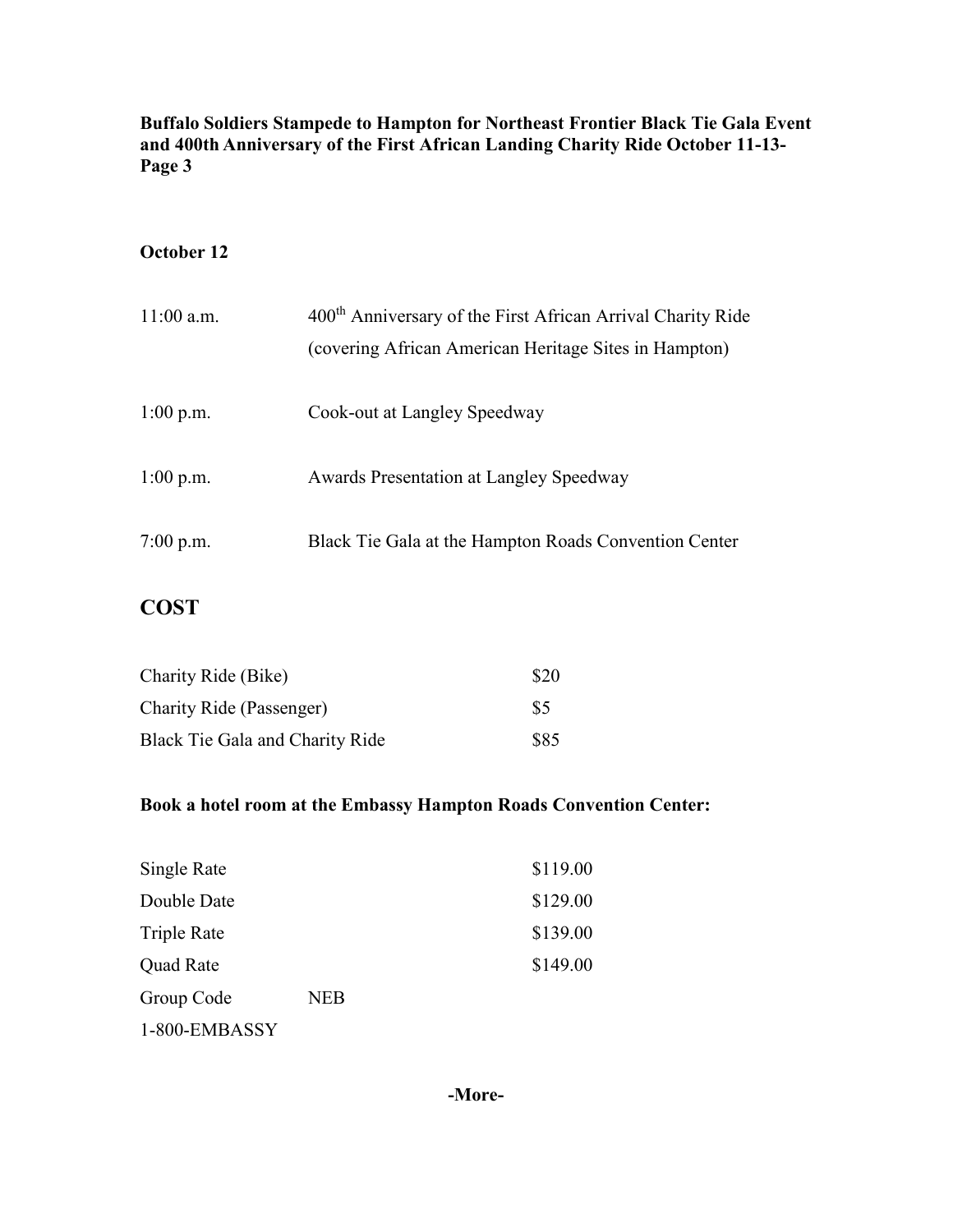#### **About Buffalo Soldiers**

Shortly after the Civil War, Congress authorized the formation of the  $9<sup>th</sup>$  and  $10<sup>th</sup>$  Cavalry and the  $38<sup>th</sup>$ ,  $39<sup>th</sup>$ ,  $40<sup>th</sup>$  and  $41<sup>st</sup>$  Regiments: six all-black peacetime units. Later the four infantry regiments were merged into the  $24<sup>th</sup>$  and  $25<sup>th</sup>$  Infantries. At least 18 Medals of Honor were presented to Buffalo Soldiers during the Western Campaigns.

African Americans have fought in military conflicts since the colonial period. The Buffalo Soldiers, comprised of former slaves, free men and Black Civil War soldiers were the first to serve during peacetime.

African Americans soldiers were responsible for escorting settlers, cattle herds and railroad crews during the nation's movement westward. The 9th and  $10<sup>th</sup>$  Cavalry Regiments also conducted campaigns against American Indian tribes on a western frontier that extended from Montana in the Northwest to Texas, New Mexico, and Arizona in the Southwest. Through the era of the Indian Wars, approximately 20% of the U.S. Cavalry troopers were black and fought over 177 engagements. The combat prowess, bravery, tenaciousness and presence on the battlefield inspired the Indians to call them "Buffalo Soldiers." The name is believed to symbolize the Native Americans' respect for the Buffalo Soldiers bravery and valor.

Buffalo soldiers participated in many other military campaigns including the Spanish American War, the Philippine Insurrection, the Mexican Expedition, World War I, World War II, and the Korean Police Action.

**-More-**